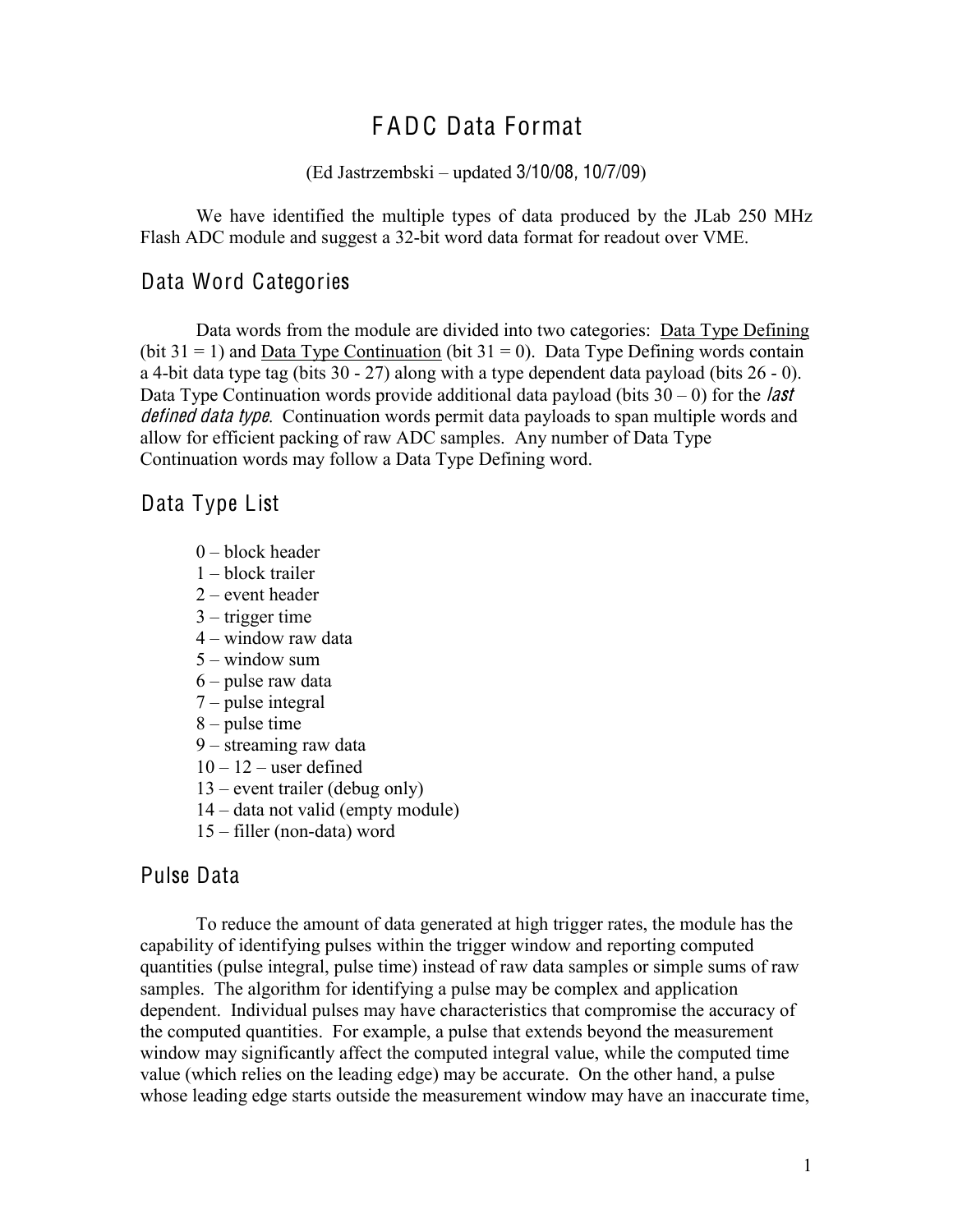but an acceptable integral value. To identify these or other conditions, we include a twobit *quality factor* when reporting computed quantities for pulses. The algorithm designer may use the four classes to identify specific conditions that may be associated with the measurement, or give an overall rating of confidence in the measurement based of all characteristics of the pulse. Of course, the algorithm can ultimately choose to not report a particular measurement for a pulse.

The data format allows for up to four identified pulses in the trigger window for each channel. The pulse number links together pulse data types 6, 7, and 8.

# Data Types

Block Header  $(0)$  – indicates the beginning of a block of events. (High-speed readout of a board or set of boards is done in blocks of events.)

 $(31) = 1$  $(30 - 27) = 0$  $(26 – 22)$  = slot ID (set by VME64x backplane)  $(21 – 11)$  = number of events in block  $(10-0)$  = event block number (used to align blocks when building events)

Block Trailer  $(1)$  – indicates the end of a block of events. The data words in a block are bracketed by the block header and trailer.

 $(31) = 1$  $(30 - 27) = 1$  $(26 – 22)$  = slot ID (set by VME64x backplane)  $(21 – 0)$  = total number of words in block of events

Event Header (2) – indicates the start an event. The included trigger number is useful to ensure proper alignment of event fragments when building events. The 27-bit trigger number (134 M count) is not a limitation, as it will be used to distinguish events within event blocks, or among events that are concurrently being built or transported. Each of the two ADC processing chips reports a trigger number. The FADC module will report a single Event Header word if the trigger numbers are identical.

#### Word 1:

 $(31) = 1$  $(30 - 27) = 2$  $(26 - 0)$  = trigger number (ADC processing chip #1)

 If the trigger numbers from the ADC processing chips are NO T identical (a serious error), a Data Type Continuation word follows immediately.

Word 2:

 $(31) = 0$  $(30-27)$  = reserved (read as 0)  $(26-0)$  = trigger number (ADC processing chip #2)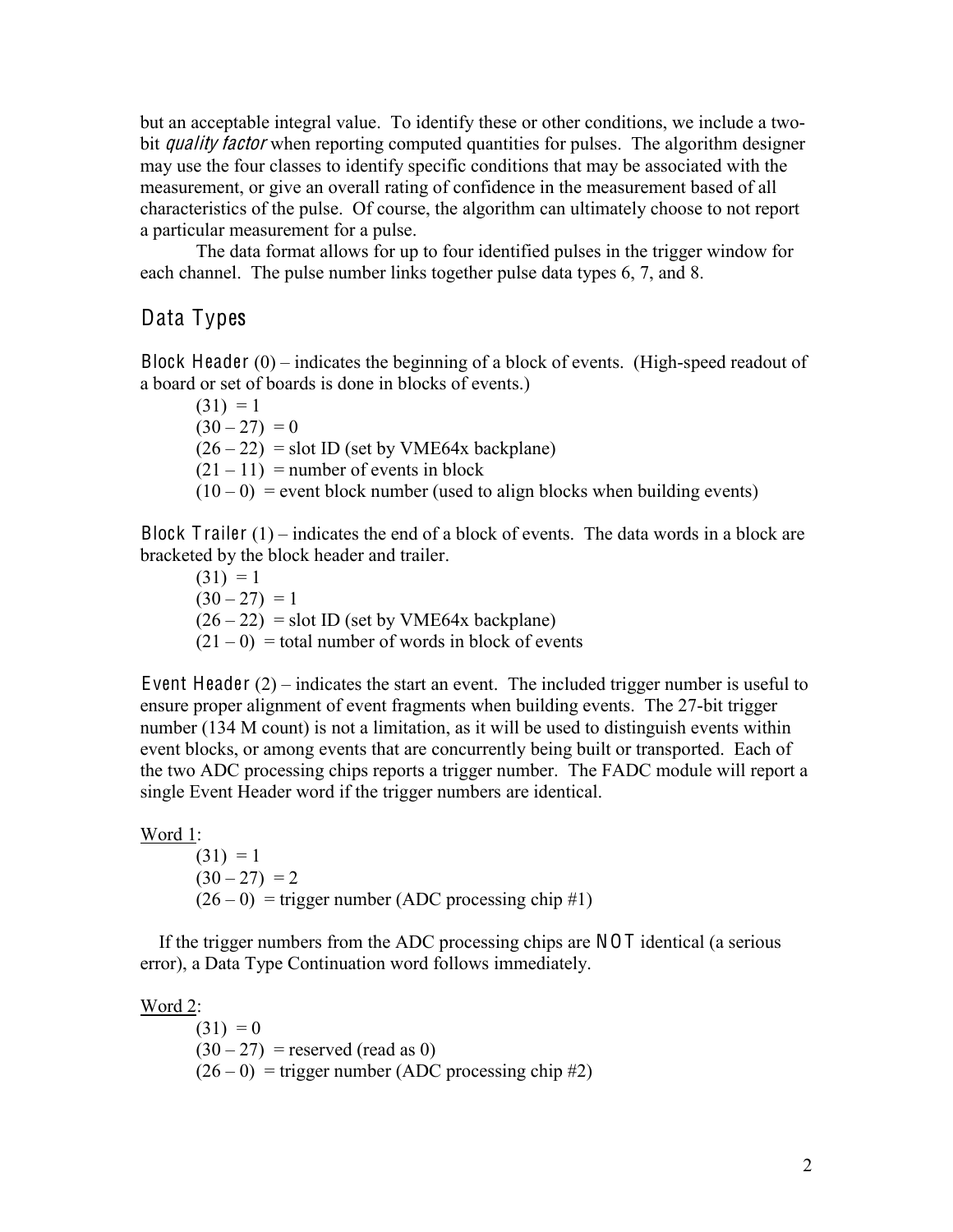T rigger Time (3) – time of trigger occurrence relative to the most recent global reset. Time in each ADC data processing chip (2 per module) is measured by a 48-bit counter that is clocked by the 250 MHz system clock. The global reset signal is distributed to every ADC processing chip. The assertion of the global reset clears the counters and inhibits counting. The de-assertion of global reset enables counting and thus sets  $t = 0$  for the component. The trigger time is necessary to ensure system synchronization and is useful in aligning event fragments when building events. With careful clock, trigger, and global reset distribution it may be possible to achieve identical trigger times from all components of the system. However, even if  $t = 0$  is not the same for all components, <sup>c</sup>hange<sup>s</sup> in trigger times can be monitored to ensure system synchronization is maintained. The FADC module will report a single 48-bit trigger time if the two ADC processing chip times are identical. The six bytes of the trigger time

Time =  $T_A T_B T_C T_D T_E T_F$  (ADC processing chip #1)

are reported in two words (Type Defining + Type Continuation):

Word 1:

 $(31) = 1$  $(30 - 27) = 3$  $(26 – 24)$  = reserved (read as 0)  $(23 - 16) = T_A$  $(15 - 8) = T_B$  $(7-0)$  = T<sub>C</sub>

Word 2:

 $(31) = 0$  $(30 - 24)$  = reserved (read as 0)  $(23 - 16) = T_D$  $(15 - 8) = T_E$  $(7-0) = T_F$ 

 If the trigger times from the ADC processing chips are NO T identical, two Data Type Continuation words follow (Time =  $T_A^* T_B^* T_C^* T_D^* T_E^* T_F^*$  (ADC processing chip #2)):

Word 3:

 $(31) = 0$  $(30 - 24)$  = reserved (read as 0)  $(23-16) = T_A^*$  $(15-8)$  = T<sub>B</sub><sup>\*</sup>  $(7-0)$  = T<sub>C</sub><sup>\*</sup>

Word 4:

 $(31) = 0$  $(30 - 24)$  = reserved (read as 0)  $(23-16) = T_D^*$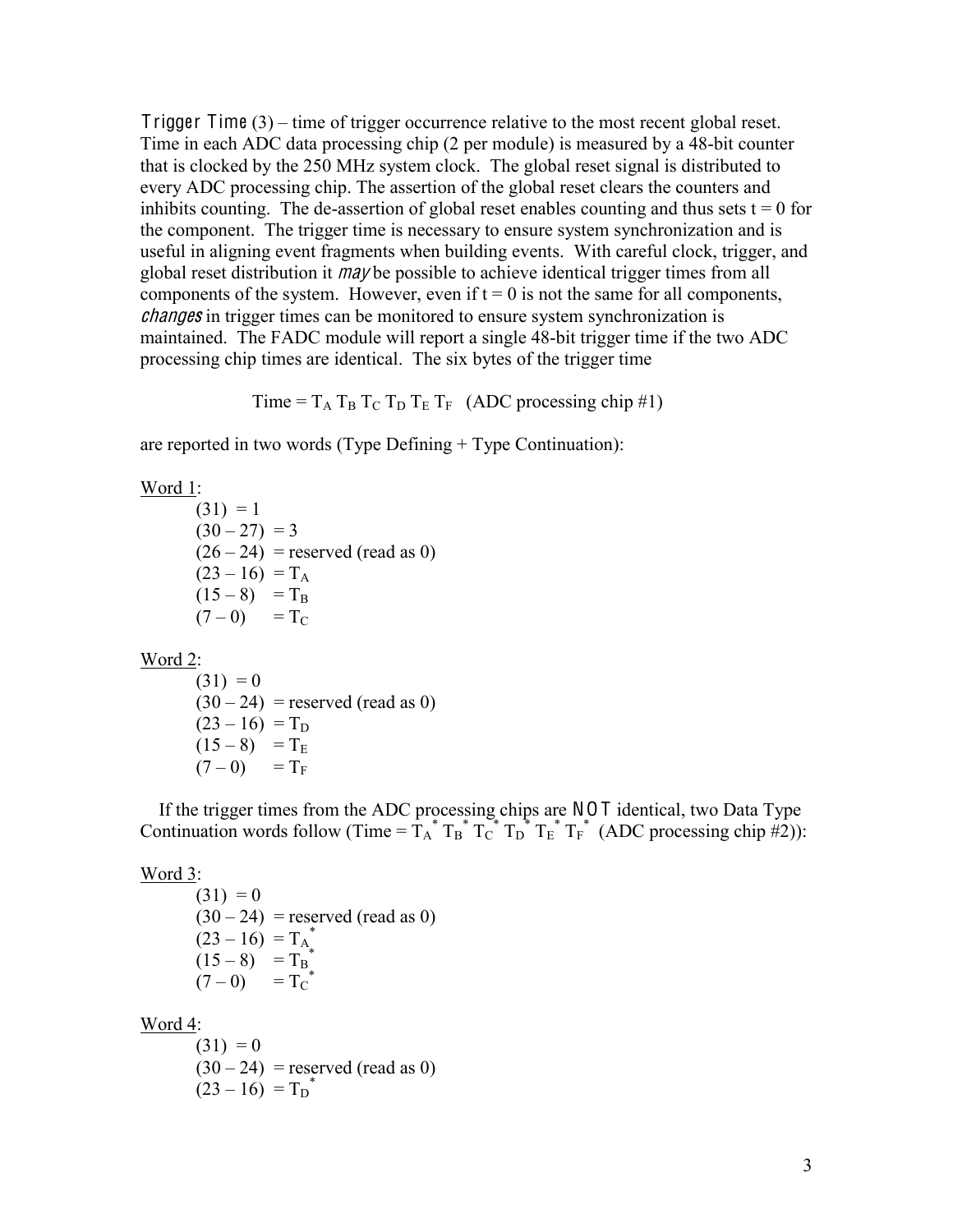$$
\begin{array}{cc} (15-8) & = T_E^* \\ (7-0) & = T_F^* \end{array}
$$

Window Raw Data (4) – raw ADC data samples for the trigger window. The first word identifies the channel number and window width. Multiple continuation words contain two samples each. The earlier sample is stored in the most significant half of the continuation word. Strict time ordering of the samples is maintained in the order of the continuation words. A *sample not valid* flag may be set for any sample; for example, the last reported sample is tagged as not valid when the window consists of an odd number of samples.

Word 1:

 $(31) = 1$  $(30 - 27) = 4$  $(26 – 23) =$ channel number  $(0 – 15)$  $(22 – 12)$  = reserved (read as 0)  $(11 – 0)$  = window width (in number of samples)

Words 2 - N:

 $(31) = 0$  $(30)$  = reserved (read as 0)  $(29)$  = sample x not valid  $(28 – 16) = ADC$  sample x (includes overflow bit)  $(15 - 14)$  = reserved (read as 0)  $(13)$  = sample x + 1 not valid  $(12-0)$  = ADC sample x + 1 (includes overflow bit)

Window Sum  $(5)$  – sum of the raw data samples for the trigger window. Pedestal subtraction may be included.

 $(31) = 1$  $(30 - 27) = 5$  $(26 – 23) =$ channel number  $(0 – 15)$  $(22)$  = window sum overflow flag  $(21 – 0)$  = window raw data sum

Pulse Raw Data  $(6)$  – raw ADC data samples for an identified pulse. Raw data from an interval of the trigger window that includes the pulse is provided. The first word indicates the channel number, pulse number, and first sample number. The first sample number is relative to the beginning of the trigger window (sample 0). Up to 4 pulses may be identified for each channel. Multiple continuation words contain two raw samples each. The earlier sample is stored in the most significant half of the continuation word. Strict time ordering of the samples is maintained in the order of the continuation words. A sample not valid flag may be set for any sample; for example, the last reported sample is tagged as not valid when the pulse interval consists of an odd number of samples.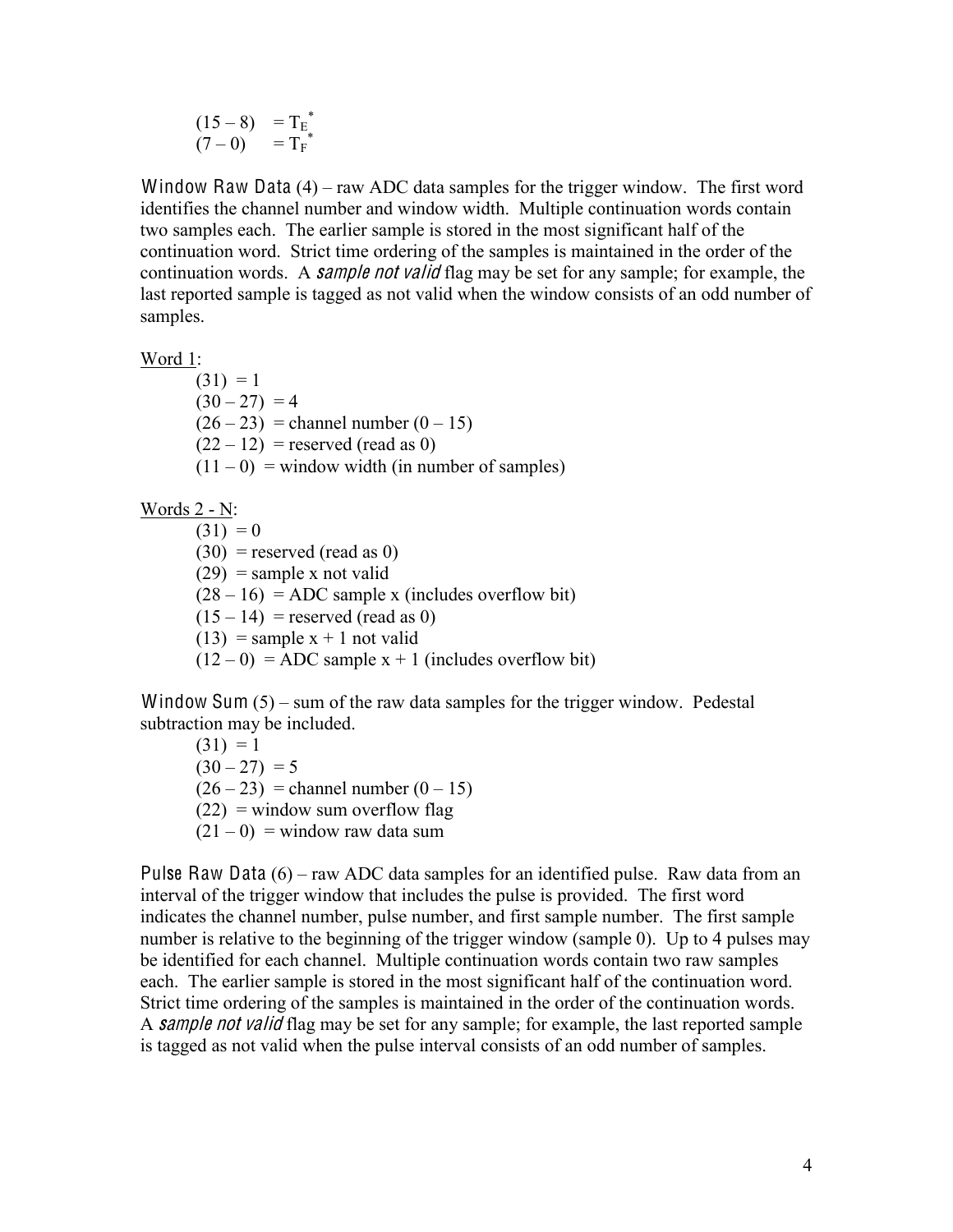Word 1:

 $(31) = 1$  $(30 - 27) = 6$  $(26 - 23)$  = channel number  $(0 - 15)$  $(22 - 21)$  = pulse number  $(0 - 3)$  $(20 - 10)$  = reserved (read as 0)  $(9-0)$  = first sample number for pulse

Words 2 - N:

 $(31) = 0$  $(30)$  = reserved (read as 0)  $(29)$  = sample x not valid  $(28 – 16) = ADC sample x (includes overflow bit)$  $(15 - 14)$  = reserved (read as 0)  $(13)$  = sample x + 1 not valid  $(12-0)$  = ADC sample x + 1 (includes overflow bit)

Pulse Integral (7) – integral of an identified pulse within the trigger window. The pulse integral may be a simple sum of raw data samples over the pulse duration, or the result of a complex fit to pulse shape. Pedestal subtraction may be included.

 $(31) = 1$  $(30 - 27) = 7$  $(26 – 23) =$ channel number  $(0 – 15)$  $(22 – 21)$  = pulse number  $(0 – 3)$  $(20 - 19)$  = measurement quality factor  $(0 - 3)$  $(18 - 0)$  = pulse integral

Pulse Time (8) – time associated with an identified pulse within the trigger window.

 $(31) = 1$  $(30 - 27) = 8$  $(26 - 23)$  = channel number  $(0 - 15)$  $(22 - 21)$  = pulse number  $(0 - 3)$  $(20 - 19)$  = measurement quality factor  $(0 - 3)$  $(18 - 16)$  = reserved (read as 0)  $(15-0)$  = pulse time

Streaming Raw Data (9) – raw ADC data samples from a single channel of each ADC data processing chip may be streamed into to the main memory of the module (8 MB). For a single channel up to 16.8 milliseconds of data may be stored. Data for 8.4 milliseconds may be stored if two channels are enabled for this mode of operation. The trigger signal marks the data to be read out, and may be programmed to be anywhere within the data interval. Because the memory has a single data port and writing raw samples uses most of the memory bandwidth, readout cannot proceed until all sampling data has been acquired in the memory. Readout must be completed before another trigger can be accepted. The first word identifies the source channel numbers from the two channel groups  $A(0-7)$  and B  $(8-15)$ , and the enable status of the channel groups.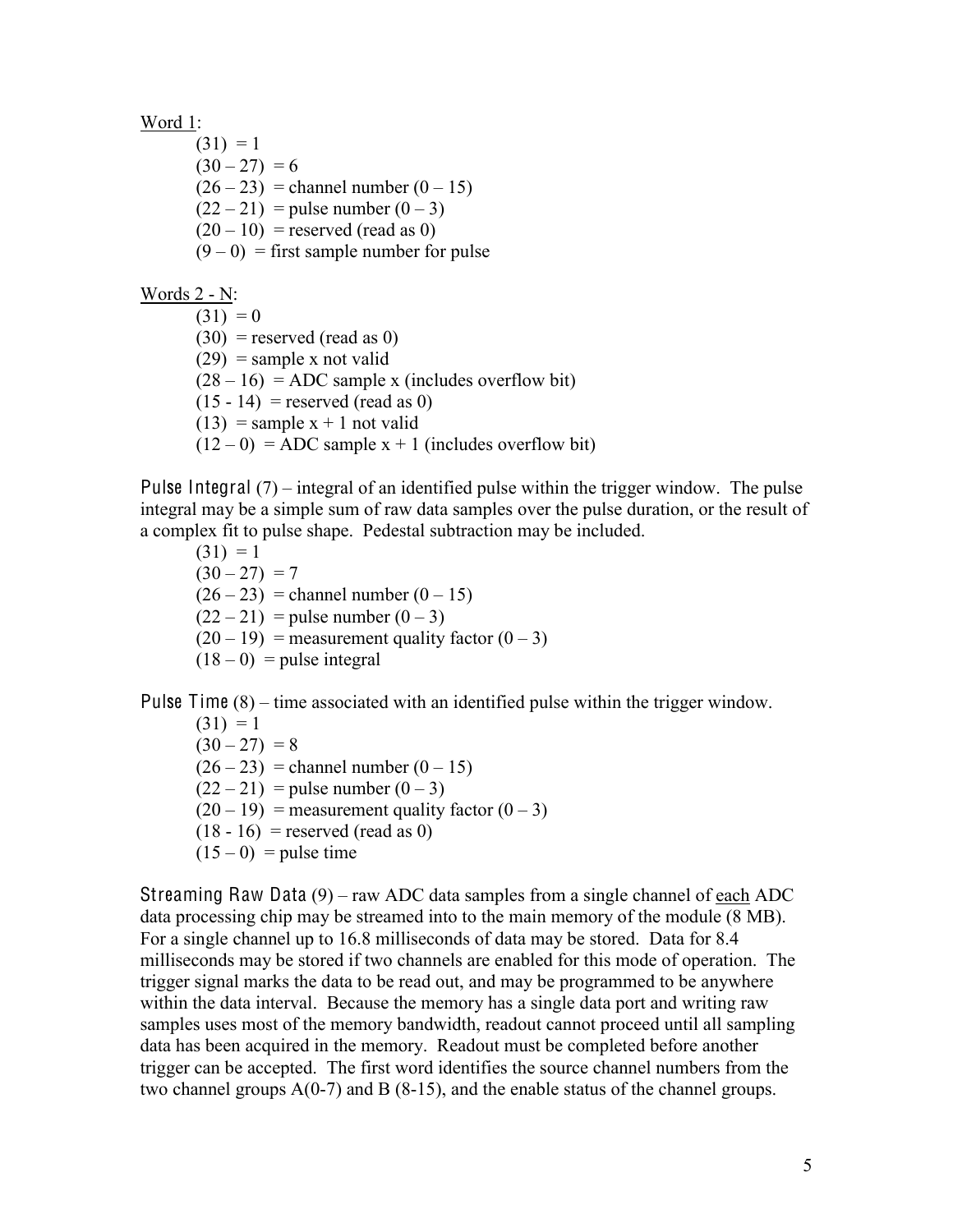Multiple continuation words contain two samples each. The earlier sample is stored in the most significant half of the continuation word. A **sample not valid** flag may be set for any sample. Strict time ordering of the samples is maintained in the order of the continuation words. When two channels are enabled the continuation words alternate between group A and group B. Bit 30 of the continuation words identify the channel group of the sample data.

Word 1:

 $(31) = 1$  $(30 - 27) = 9$  $(26)$  = source enabled from group A  $(25 – 22)$  = channel number enabled from group A  $(0 – 7)$  $(21)$  = source enabled from group B  $(20 - 17)$  = channel number enabled from group B  $(8 - 15)$  $(16 - 0)$  = reserved (read as 0)

Words 2 - N:

 $(31) = 0$ (30) = group tag (0 = group A (0-7), 1 = group B (8-15))  $(29)$  = sample x not valid  $(28 – 16) = ADC$  sample x (includes overflow bit)  $(15 - 14)$  = reserved (read as 0)  $(13)$  = sample x + 1 not valid  $(12 – 0) = ADC$  sample x + 1 (includes overflow bit)

Event T railer (13) – (suppressed for normal readout **–** debug mode only) last word from ADC processing chip for event.

 $(31) = 1$  $(30 - 27) = 13$  $(26 - 0)$  = undefined

Data Not Valid (14) – module has no data available for read out.  $(31) = 1$ 

> $(30 - 27) = 14$  $(26-0)$  = undefined

Filler Word (15) – non-data word appended to the block of events. Forces the total number of 32-bit words read out of a module to be a multiple of 2 or 4 when 64-bit VME transfers are used.

 $(31) = 1$  $(30 - 27) = 15$  $(26 - 0)$  = undefined